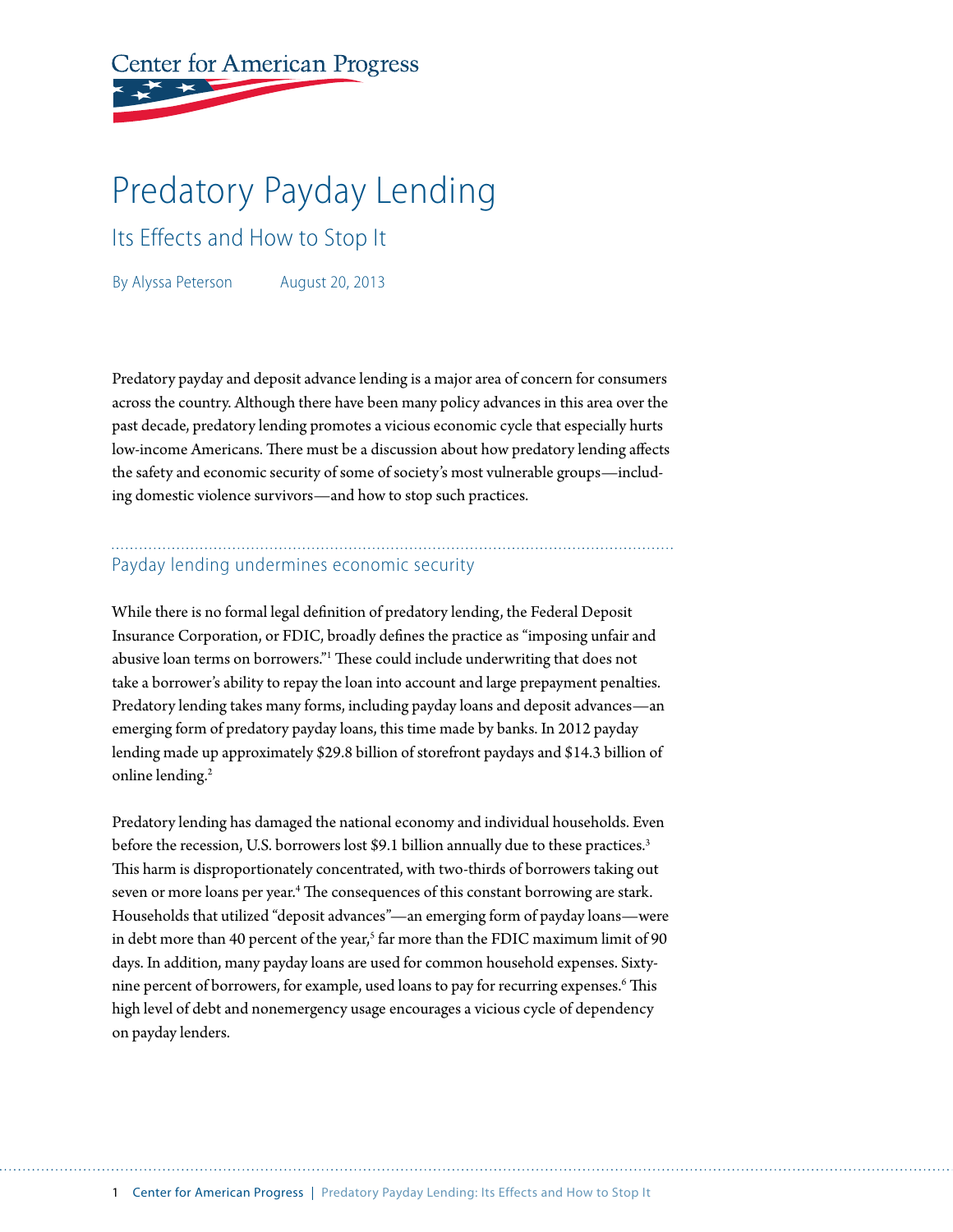Predatory lending, especially in the form of payday loans, undermines economic security by forcing borrowers to sell necessary assets. More than 50 percent of loan recipients defaulted on their loans, placing existing bank accounts at risk.7 Borrowers also could have their debts sold to a collection agency or face court action. These assets are essential to household economic security. Payday lending and other forms of predatory lending are antithetical to this goal; 41 percent of borrowers require a cash infusion to pay a loan,<sup>8</sup> which could force them to sell possessions or request money from friends and family. This is even more troubling because fewer than half of the recipients have savings or assets from which to draw.<sup>9</sup>

Payday lending is especially harmful because it disproportionately takes place in vulnerable communities. Seventy-five percent of payday-loan borrowers had incomes that were less than \$50,000 per year<sup>10</sup> in 2001, and payday lenders are concentrated in low-income areas. In Texas, for example, more than 75 percent of stores are located in neighborhoods where the median household income is less than \$50,000.11 Moreover, many recipients of payday loans are desperate; 37 percent of borrowers stated that "they have been in such a difficult financial situation that they would take a payday loan on any terms offered."12

#### Actions to combat payday lending

Unchecked predatory lending in the form of payday loans currently occurs in 26 states. Fifteen states and the District of Columbia ban the practice entirely, and nine states allow it in limited form. These nine states use varying combinations of restrictions, such as limits on loan amounts, interest rates, loan terms, and the number of loans. Colorado, for example, caps annual percentage rates, or APRs, at 45 percent, and in Washington state, the number of loans a borrower can receive is capped at eight per annum.<sup>13</sup> A comprehensive 36 percent cap on APRs more or less represents a ban on predatory payday lending. Policies that ban renewals, institute payment plans, limit loan amounts, and limit the number of outstanding loans have proven to be ineffective.<sup>14</sup> Another ineffective strategy is to narrowly target payday loans, which allows lenders to alter their products to avoid compliance without changing their predatory nature.<sup>15</sup>

In contrast, states and the District of Columbia that have the 36 percent cap save their citizens more than \$1.5 billion each year.<sup>16</sup> Supporters of high-cost payday loans claim that increased regulation of payday lending will decrease access to credit for needy families in cases of emergency.17 In North Carolina, however, the availability of small-dollar loans at or below the 36 percent interest-rate cap has increased by 37 percent.<sup>18</sup> In fact, the absence of payday lending had no significant impact on credit availability within the state.19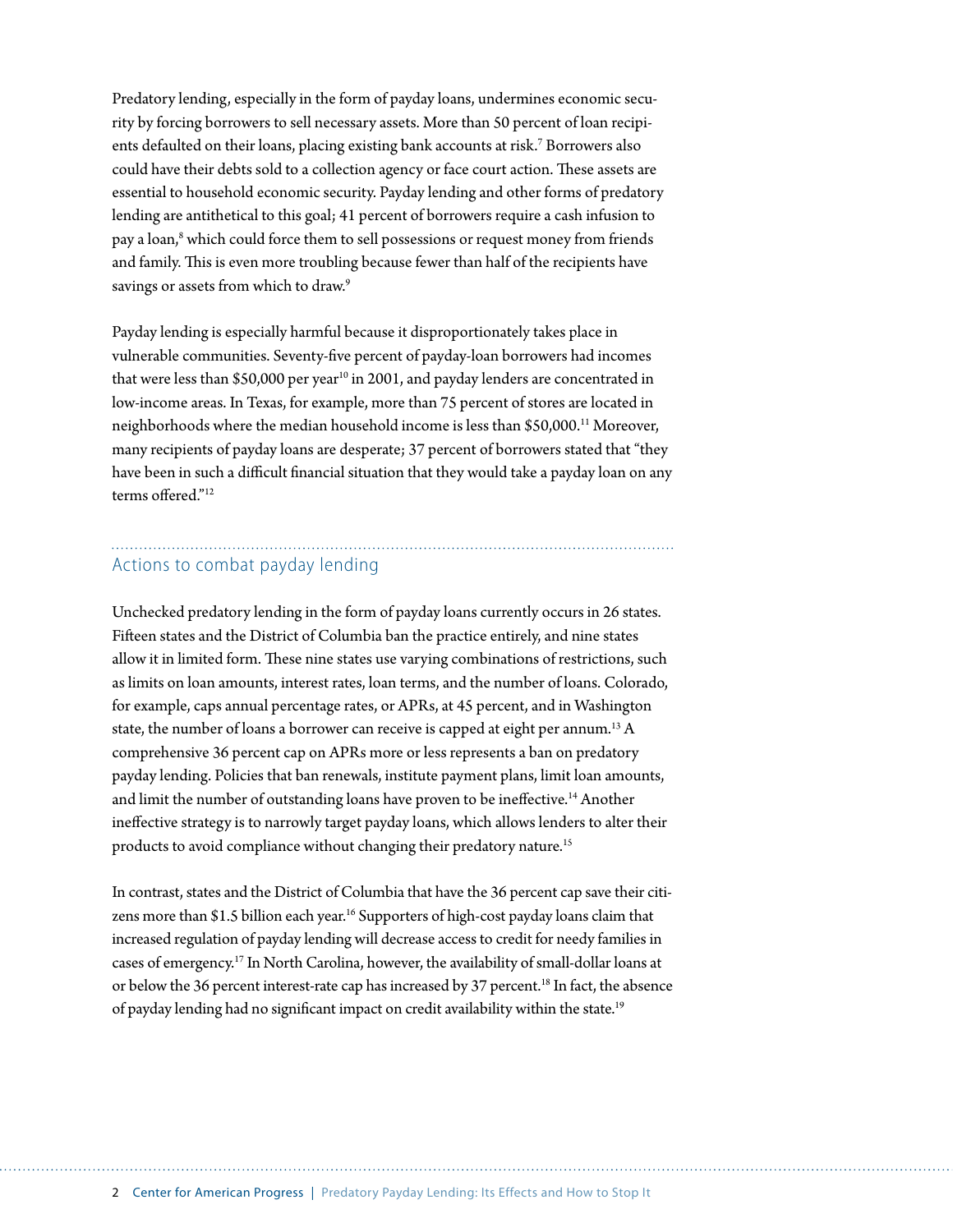Still, among the 50 states, expensive lending persists due to loopholes and out-of-state lenders' ability to occasionally evade restrictions. Payday lending in Virginia provides a strong example of how this happens. Oregon and Virginia do not ban payday loans entirely, but they cap APRs at 36 percent. Virginia state law, however, allows two fees in addition to interest rates, and as a result, there is an average annual rate of 282 percent in Virginia, despite its 36 percent cap.<sup>20</sup> Furthermore, in Ohio, payday lenders were able to recharter themselves and add fees to skirt the state's voter-approved 28 percent APR cap.<sup>21</sup>

Other actions to combat payday lending have been taken at the local level. Recognizing the harmful impact of payday lending on low-income communities, Chicago announced new zoning regulations to limit the number of payday-lending locations and gave new powers to the city regulatory agency in this area.<sup>22</sup> Due to a lack of statelevel protections, similar zoning ordinances have passed in California cities such as San Francisco, Oakland, Oceanside, and Sacramento.<sup>23</sup> Cities in 24 other states have also passed zoning restrictions.24

Even with these efforts, the reality is that the majority of already vulnerable individuals and their families live in states and localities in which there are minimal or no checks on payday lending. Congress gave active-duty military service members and their families a reprieve in 2007 when it passed the Military Lending Act, a measure in the National Defense Authorization Act that banned payday lenders, auto-title lenders, and taxrefund lenders from charging APRs higher than 36 percent. The legislation also banned creditors from using checks or other methods of bank-account access as collateral. This action, however, excluded the vast majority of low-income families.

To combat abuses in the deposit-advance system, the Treasury Department's Office of the Comptroller of the Currency and the Federal Deposit Insurance Corporation issued "Proposed Guidance on Deposit Advance Products."25 The document describes the reputational and financial risks to banks that loan to consumers who are unable to repay the loans. It also requires banks to review whether a consumer can repay the loan and adds a "cooling off" period that effectively limits banks to one loan per customer per monthly statement cycle. In August the Justice Department announced a series of subpoenas to investigate the banks and companies that handle payments for Internet or phone payday lenders that try to skirt state laws.<sup>26</sup>

## Increased protections

Congress enacted the National Defense Reauthorization Act of 2007 to protect members of the military and their families from predatory payday loans. These protections should be extended to equally vulnerable civilian families. State-level protections already net more than \$1.5 billion in savings and have helped low-income families escape the "debt trap."27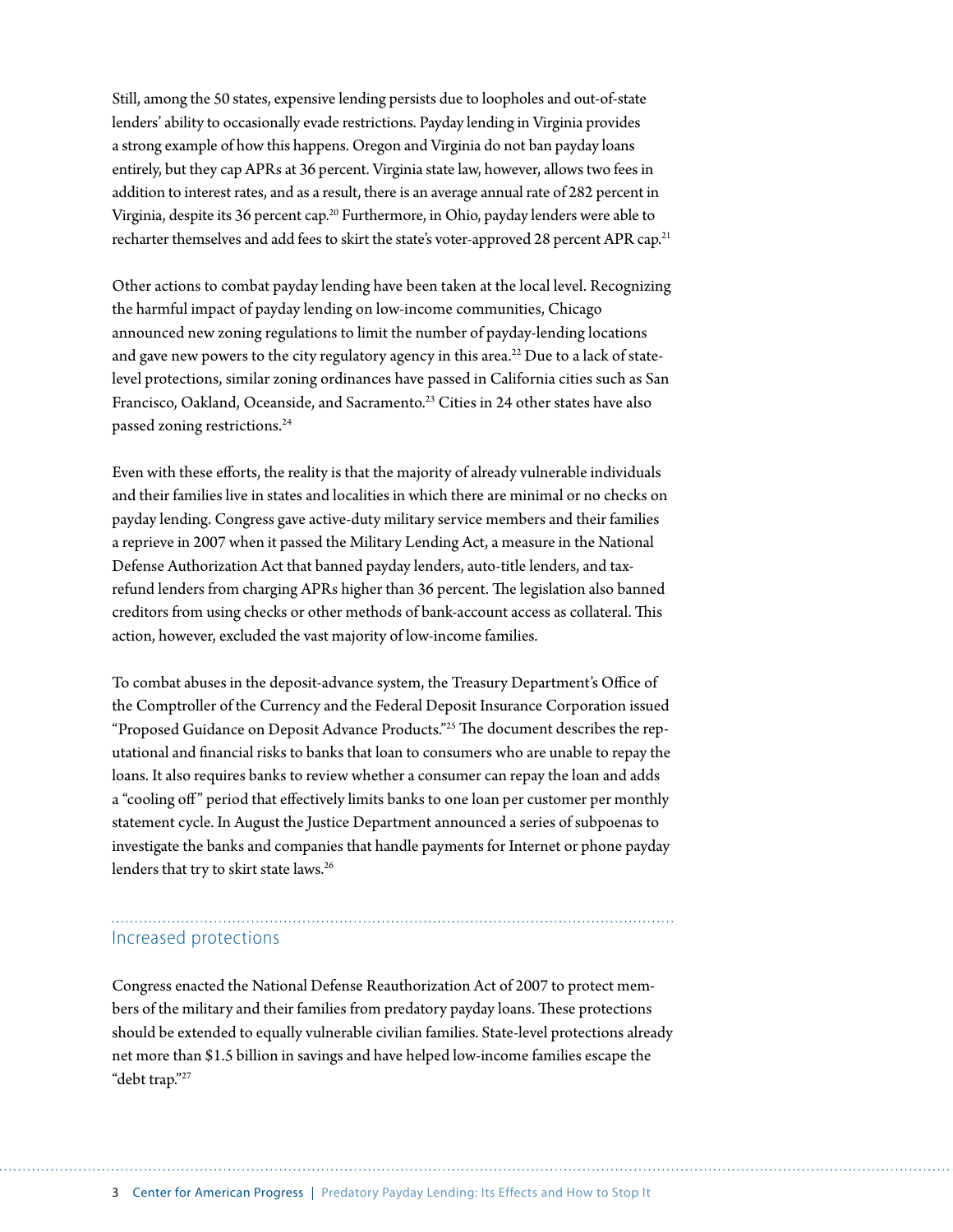#### 1. **Congress should enact S. 673: Protecting Consumers from Unreasonable Credit Rates Act of 2013.**

Congress should enact S. 673, which was introduced by Sen. Dick Durbin (D-IL) and amends the Truth in Lending Act to cap APRs at 36 percent for credit transactions. States that have enacted a 36 percent cap have already netted total savings of \$1.5 billion.<sup>28</sup> Notably, the act uses all fees to calculate APR, as the Center for American Progress recommended in May.29 This practice is urgently necessary. In Virginia, for example, where there is no such restriction, lenders are tacking on fees that add on triple-digit interest rates to the state's 36 percent APR cap.

2. **Congress should forbid creditors from using checks or other methods of bank access as collateral. Banks should adopt policies that reduce payday-related overdraft fees and make it easier for customers to halt withdrawals and close their accounts in response to payday lending.**

In 2007 the National Defense Reauthorization Act also forbade creditors from using checks or other methods of bank-account access as collateral. In addition, JP Morgan Chase changed its policies in February to limit overdraft fees when customers overdraw to make payments to payday lenders and to make it easier for customers to halt automatic withdrawals and close accounts to combat payday lending.<sup>30</sup> Fees resulting from this practice by lenders are widespread: 27 percent of borrowers experience checking-account overdrafts due to a payday lender making a withdrawal from their account.31 These protections should be extended for all families.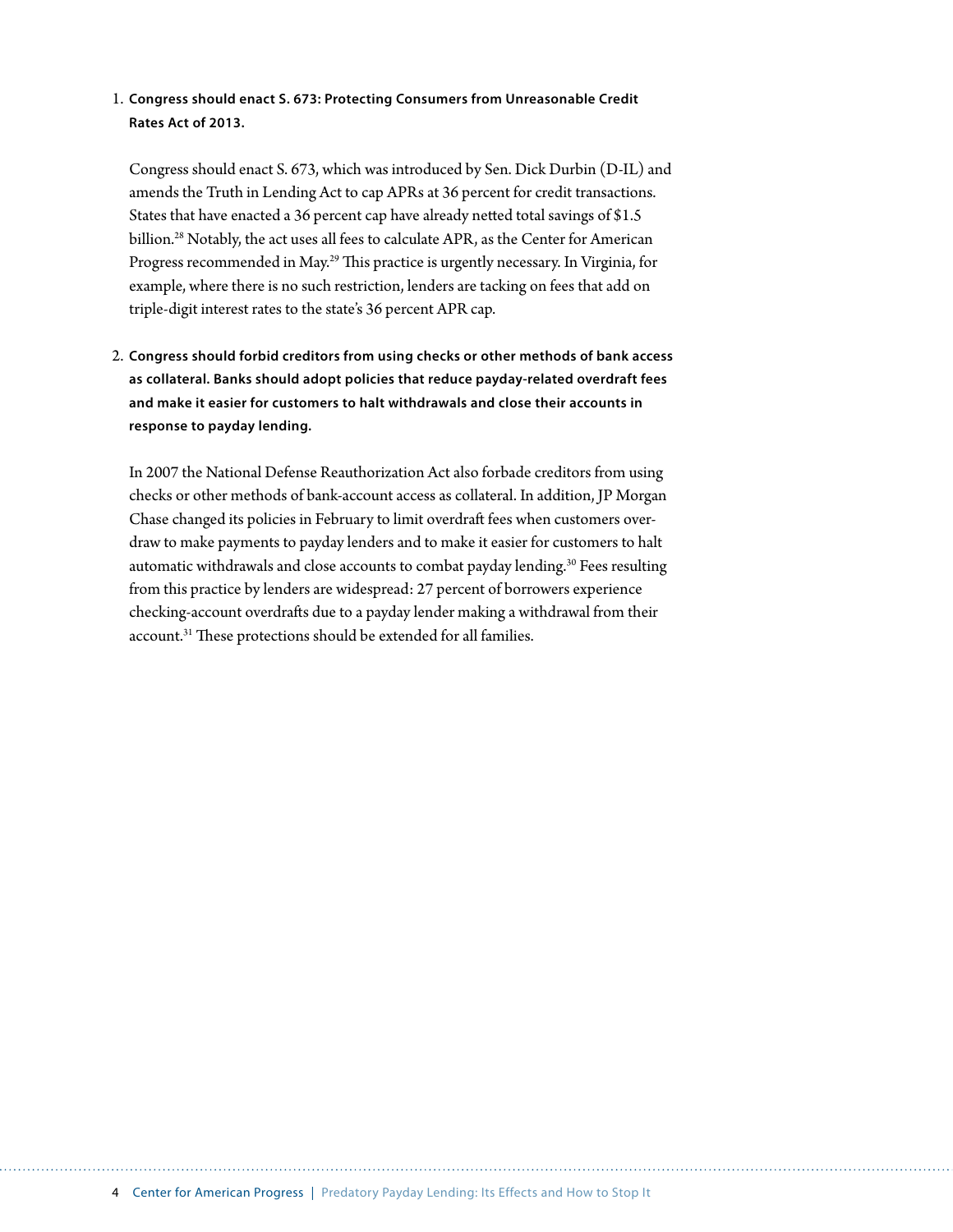### **Survivors of domestic violence disproportionately at risk**

The dependency perpetuated by payday lending is even more harmful to survivors of domestic violence—who are seven times more likely to live in low-income households<sup>32</sup>—because 99 percent of survivors already experience economic abuse at the hands of an intimate partner.<sup>33</sup> Economic abuse comes in a variety of forms. Abusers can make it impossible for survivors to gain or keep a job, keep survivors from accessing financial institutions, control their money, refuse to disclose financial information, and destroy a survivor's credit. When abuse and other factors such as poverty and unemployment block survivors' access to the mainstream banking system, payday loans or other predatory loans may be their only option.

The Consumer Financial Protection Bureau, or CFPB, found that the median payday-loan borrower spent 199 days per year in debt.<sup>34</sup> For domestic violence survivors, this debt trap is especially dangerous. Survivors who are economically dependent are statistically less likely to leave their abuser. Research suggests that income level is the best predictor of whether a survivor will leave or stay with an abuser.<sup>35</sup> Economic concerns are also the primary reason why survivors return to abusive relationships. As such, predatory payday lending—especially if it pushes survivors into debt—could fuel the cycle of abuse, increasing a survivor's risk of suffering bodily, psychological, or sexual harm.

As mentioned previously, 41 percent of payday-loan recipients required a cash infusion to pay off their loan.<sup>36</sup> Due to economic abuse, however, many domestic violence survivors lack assets of their own. In recent years programs have arisen to help build assets for survivors, but the fact remains that many survivors cannot sell possessions such as a car for an infusion of cash.37 In addition, the nature of the abuse that survivors experience may limit their access to friends and family who could help them pay off a loan. If abusers learn about such help, survivors could be placed in physical danger.

Twenty-seven percent of borrowers experience checking-account overdrafts due to a payday lender making a withdrawal from their account.<sup>38</sup> For survivors, this represents a risk to their safety. Survivors who experience economic abuse may share accounts with their abusers, who could retaliate against the survivors if they gain knowledge of third parties accessing the account. This practice of lenders repeatedly and aggressively withdrawing funds against the will of the individual is extremely detrimental to survivors.

Many survivors are forced to turn to payday lending because they have poor credit scores. In some instances, abusers take out credit cards in the survivor's name for the explicit purpose of ruining credit scores.<sup>39</sup> As such, the CFPB should work with credit agencies to identify and resolve this "coerced debt."40 On the whole, there is little regulation tailored specifically to the needs of survivors; the CFPB should design additional policies that can protect survivors already experiencing economic abuse from payday lending.

For safety reasons, survivors often cannot identify themselves as survivors to lenders. There have been efforts such as the Family Violence Option in the Temporary Assistance for Needy Families, or TANF, program to waive program requirements for survivors. This option is underutilized, however, because survivors are difficult to identify and may not come forward.<sup>41</sup> As such, a survivor-specific policy such as the military-specific policy in the National Defense Reauthorization Act of 2007 would not function effectively. Protections against predatory lending cannot be limited to domestic violence survivors; they must be enacted on behalf of all groups.

*Alyssa Peterson was an intern with the Center for American Progress. Thanks to Katie Wright and Joe Valenti for their advice on this column.*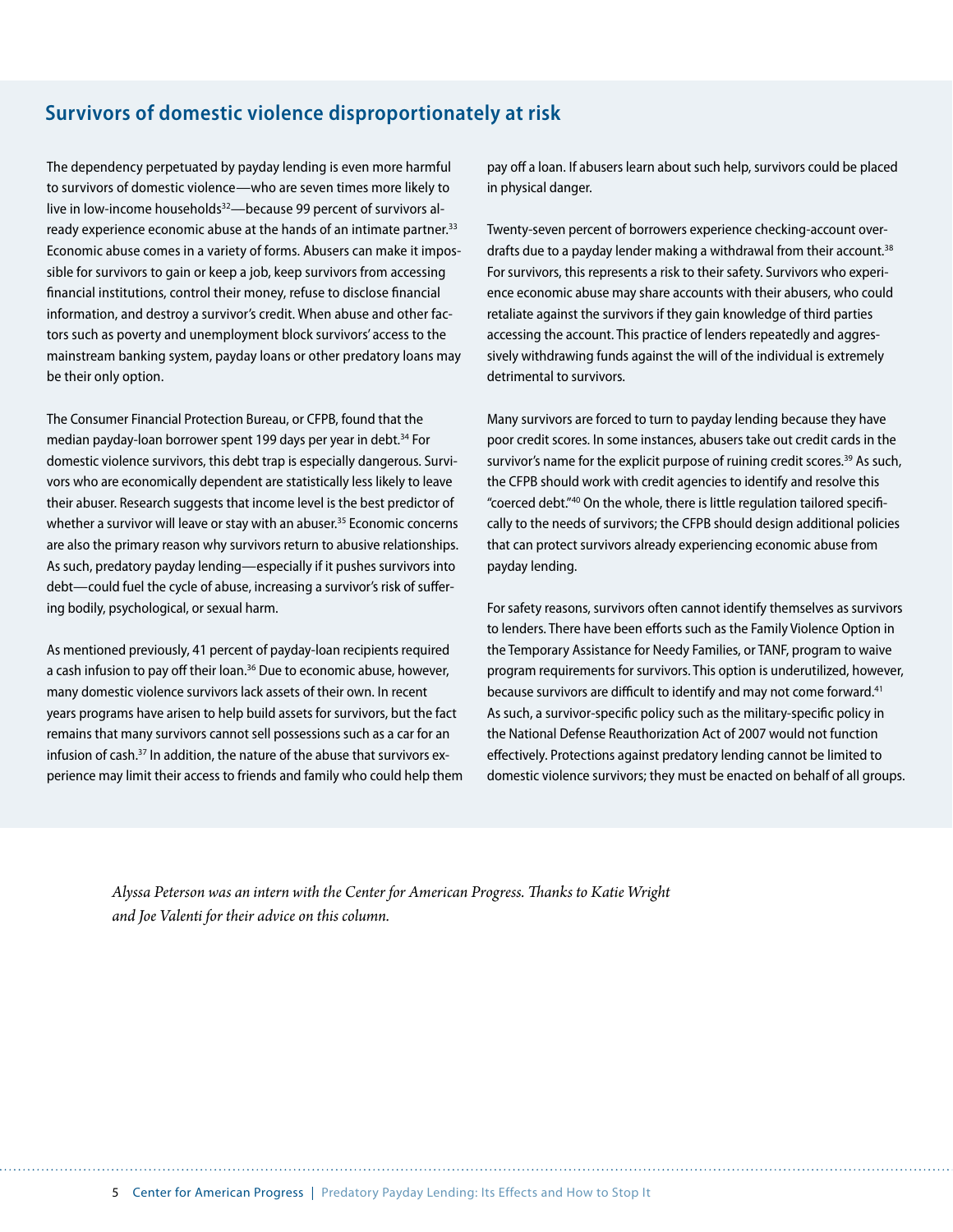#### Endnotes

- 1 FDIC Office of the Inspector General, "Challenges and FDIC Efforts Related to Predatory Lending" (2006), available at [http://www.fdicoig.gov/reports06/06-011.pdf.](http://www.fdicoig.gov/reports06/06-011.pdf)
- 2 Center for Responsible Lending and others, "Comments to the Consumer Financial Protection Bureau on Payday Lending Abuses" (2012), available at [http://www.](http://www.responsiblelending.org/payday-lending/policy-legislation/regulators/2012-04-23-CFPB-payday-comments-FINAL.pdf) [responsiblelending.org/payday-lending/policy-legislation/](http://www.responsiblelending.org/payday-lending/policy-legislation/regulators/2012-04-23-CFPB-payday-comments-FINAL.pdf) [regulators/2012-04-23-CFPB-payday-comments-FINAL.pdf](http://www.responsiblelending.org/payday-lending/policy-legislation/regulators/2012-04-23-CFPB-payday-comments-FINAL.pdf).
- 3 Eric Stein, "Quantifying the Economic Cost of Predatory Lending" (North Carolina: Coalition for Responsible Lending, 2001), available at [http://www.selegal.org/Cost%20of%20](http://www.selegal.org/Cost%20of%20Predatory%20Lending.pdf) [Predatory%20Lending.pdf.](http://www.selegal.org/Cost%20of%20Predatory%20Lending.pdf)
- 4 Consumer Financial Protection Bureau, "Payday Loans and Deposit Advance Products" (2013), available at [http://files.](http://files.consumerfinance.gov/f/201304_cfpb_payday-dap-whitepaper.pdf) [consumerfinance.gov/f/201304\\_cfpb\\_payday-dap-whitepa](http://files.consumerfinance.gov/f/201304_cfpb_payday-dap-whitepaper.pdf)[per.pdf](http://files.consumerfinance.gov/f/201304_cfpb_payday-dap-whitepaper.pdf).
- 5 Ibid.
- 6 The Pew Charitable Trusts, "Who Borrows, Where They Borrow, and Why" (2012), available at [http://www.pewstates.](http://www.pewstates.org/uploadedFiles/PCS_Assets/2012/Pew_Payday_Lending_Report.pdf) [org/uploadedFiles/PCS\\_Assets/2012/Pew\\_Payday\\_Lend](http://www.pewstates.org/uploadedFiles/PCS_Assets/2012/Pew_Payday_Lending_Report.pdf)[ing\\_Report.pdf.](http://www.pewstates.org/uploadedFiles/PCS_Assets/2012/Pew_Payday_Lending_Report.pdf)
- 7 Center for Responsible Lending and others, "Comments to the Consumer Financial Protection Bureau on Payday Lending Abuses."
- 8 The Pew Charitable Trusts, "Who Borrows, Where They Borrow, and Why."
- 9 Gregory Elliehausen and Edward C. Lawrence, "Payday Advance Credit In America: An Analysis of Customer Demand" (Washington: Georgetown University, 2001), available at [http://faculty.msb.edu/prog/CRC/pdf/Mono35.PDF.](http://faculty.msb.edu/prog/CRC/pdf/Mono35.PDF)
- 10 Ibid.
- 11 Brandi Grissom and Matt Stiles, "Payday Lenders Cluster in Low-Income Areas," *The Texas Tribune*, December 2, 2009, available at [http://www.texastribune.org/2009/12/02/](http://www.texastribune.org/2009/12/02/payday-lenders-cluster-in-low-income-areas/) [payday-lenders-cluster-in-low-income-areas/](http://www.texastribune.org/2009/12/02/payday-lenders-cluster-in-low-income-areas/).
- 12 The Pew Charitable Trusts, "Who Borrows, Where They Borrow, and Why."
- 13 The National Consumer Law Center, "Why Cap Small Loans at 36%?" (2013), available at [https://www.nclc.org/images/](https://www.nclc.org/images/pdf/pr-reports/ib-why36pct.pdf) [pdf/pr-reports/ib-why36pct.pdf.](https://www.nclc.org/images/pdf/pr-reports/ib-why36pct.pdf)
- 14 Uriah King and Leslie Parrish, "Springing the Debt Trap" (North Carolina: Center for Responsible Lending, 2007), available at [http://www.responsiblelending.org/payday](http://www.responsiblelending.org/payday-lending/research-analysis/springing-the-debt-trap.pdf)[lending/research-analysis/springing-the-debt-trap.pdf.](http://www.responsiblelending.org/payday-lending/research-analysis/springing-the-debt-trap.pdf)
- 15 Ibid.
- 16 Ibid.
- 17 Tom Lehman, "In Defense of Payday Lending," *The Free Market* 23 (9) (2003), available at [http://mises.org/freemar](http://mises.org/freemarket_detail.aspx?control=454)[ket\\_detail.aspx?control=454](http://mises.org/freemarket_detail.aspx?control=454).
- 18 King and Parrish, "Springing the Debt Trap."
- 19 Ibid.
- 20 Joe Valenti and Lawrence J. Korb, "Congress protects troops from predatory lenders; what about everyone else?", *The Richmond Times-Dispatch*, April 15, 2013, available at [http://www.timesdispatch.com/opinion/their-opinion/](http://www.timesdispatch.com/opinion/their-opinion/columnists-blogs/guest-columnists/valenti-and-korb-congress-protects-troops-from-predatory-lenders-what/article_b8952933-77a0-5d8b-a351-5a02a8b2afc5.html) [columnists-blogs/guest-columnists/valenti-and-korb](http://www.timesdispatch.com/opinion/their-opinion/columnists-blogs/guest-columnists/valenti-and-korb-congress-protects-troops-from-predatory-lenders-what/article_b8952933-77a0-5d8b-a351-5a02a8b2afc5.html)[congress-protects-troops-from-predatory-lenders-what/](http://www.timesdispatch.com/opinion/their-opinion/columnists-blogs/guest-columnists/valenti-and-korb-congress-protects-troops-from-predatory-lenders-what/article_b8952933-77a0-5d8b-a351-5a02a8b2afc5.html) [article\\_b8952933-77a0-5d8b-a351-5a02a8b2afc5.html](http://www.timesdispatch.com/opinion/their-opinion/columnists-blogs/guest-columnists/valenti-and-korb-congress-protects-troops-from-predatory-lenders-what/article_b8952933-77a0-5d8b-a351-5a02a8b2afc5.html).
- 21 Sheryl Harris, "An illustrated history of payday lending in Ohio: Plain Dealing," *The Plain Dealer*, June 1, 2013, available at [http://www.cleveland.com/consumeraffairs/index.](http://www.cleveland.com/consumeraffairs/index.ssf/2013/06/an_illustrated_history_of_payd.html) [ssf/2013/06/an\\_illustrated\\_history\\_of\\_payd.html](http://www.cleveland.com/consumeraffairs/index.ssf/2013/06/an_illustrated_history_of_payd.html).
- 22 Ethan Brown, "City Of Chicago Announces Partnership With CFPB And Predatory Lending Reforms," The Illinois Asset Building Group blog, December 6, 2012, available at [http://](http://www.illinoisassetbuilding.org/content/city-chicago-announces-partnership-cfpb-and-predatory-lending-reforms) [www.illinoisassetbuilding.org/content/city-chicago-an](http://www.illinoisassetbuilding.org/content/city-chicago-announces-partnership-cfpb-and-predatory-lending-reforms)[nounces-partnership-cfpb-and-predatory-lending-reforms](http://www.illinoisassetbuilding.org/content/city-chicago-announces-partnership-cfpb-and-predatory-lending-reforms).
- 23 P4, "Case Study: Economic Security/Curbing Predatory Lending," available at [http://pfour.org/index.](http://pfour.org/index.php?option=com_content&view=article&id=92&Itemid=190) [php?option=com\\_content&view=article&id=92&Item](http://pfour.org/index.php?option=com_content&view=article&id=92&Itemid=190) [id=190](http://pfour.org/index.php?option=com_content&view=article&id=92&Itemid=190) (last accessed August 2013).
- 24 Kelly Griffith, Linda Hilton, and Lynn Drysdale, "Controlling the Growth of Payday Lending Through Local Ordinances and Resolutions" (Washington: Consumer Federation of America , 2012), available at [http://www.consumerfed.org/](http://www.consumerfed.org/pdfs/Resources.PDL.LocalOrdinanceManual11.13.12.pdf) [pdfs/Resources.PDL.LocalOrdinanceManual11.13.12.pdf.](http://www.consumerfed.org/pdfs/Resources.PDL.LocalOrdinanceManual11.13.12.pdf)
- 25 Office of the Comptroller of the Currency, *Proposed Guidance on Deposit Advance Products; Withdrawal of Proposed Guidance on Deposit-Related Consumer Credit Products* (U.S. Department of the Treasury, 2013), available at [http://www.](http://www.occ.gov/news-issuances/bulletins/2013/bulletin-2013-11a.pdf) [occ.gov/news-issuances/bulletins/2013/bulletin-2013-11a.](http://www.occ.gov/news-issuances/bulletins/2013/bulletin-2013-11a.pdf) [pdf](http://www.occ.gov/news-issuances/bulletins/2013/bulletin-2013-11a.pdf).
- 26 Alan Zibel and Brent Kendall, "Probe Turns Up Heat on Banks," *The Wall Street Journal*, August 7, 2013, available at [http://online.wsj.com/article/SB1000142412788732383820](http://online.wsj.com/article/SB10001424127887323838204578654411043000772.html) [4578654411043000772.html](http://online.wsj.com/article/SB10001424127887323838204578654411043000772.html).
- 27 King and Parrish, "Springing the Debt Trap."
- 28 Ibid.

- 29 Joe Valenti, "Reining in Bank Payday Lending," Center for American Progress, May 24, 2013, available at [http://www.americanprogress.org/issues/housing/](http://www.americanprogress.org/issues/housing/news/2013/05/24/64362/reining-in-bank-payday-lending/) [news/2013/05/24/64362/reining-in-bank-payday-lending/](http://www.americanprogress.org/issues/housing/news/2013/05/24/64362/reining-in-bank-payday-lending/).
- 30 Christina Rexeode, "JPMorgan clamps down on fees from payday lenders," The Big Story, March 20, 2013, available at [http://bigstory.ap.org/article/jpmorgan-clamps-down-fees](http://bigstory.ap.org/article/jpmorgan-clamps-down-fees-payday-lenders)[payday-lenders.](http://bigstory.ap.org/article/jpmorgan-clamps-down-fees-payday-lenders)
- 31 The Pew Charitable Trusts, "Who Borrows, Where They Borrow, and Why.
- 32 Bureau of Justice Statistics, *Intimate Partner Violence* (U.S. Department of Justice, 2000), available at [http://www.](http://www.popcenter.org/problems/domestic_violence/PDFs/Rennison&Welchans_2000.pdf) [popcenter.org/problems/domestic\\_violence/PDFs/](http://www.popcenter.org/problems/domestic_violence/PDFs/Rennison&Welchans_2000.pdf) [Rennison&Welchans\\_2000.pdf](http://www.popcenter.org/problems/domestic_violence/PDFs/Rennison&Welchans_2000.pdf).
- 33 Adrienne E. Adams and others, "Development of the Scale of Economic Abuse," *Violence Against Women* 14 (5) (2008): 563–588, available at [http://www.wbg.org.uk/GBA\\_Pres](http://www.wbg.org.uk/GBA_Present_2_2951060362.pdf)[ent\\_2\\_2951060362.pdf.](http://www.wbg.org.uk/GBA_Present_2_2951060362.pdf)
- 34 Consumer Financial Protection Bureau, "Payday Loans and Deposit Advance Products."
- 35 Jinseok Kim and Karen A. Gray, "Leave or Stay? Battered Women's Decision After Intimate Partner Violence," *Journal of Interpersonal Violence* 23 (10) (2008): 1465–1482, available at <http://www.brown.uk.com/domesticviolence/kim2.pdf>.
- 36 The Pew Charitable Trusts, "Who Borrows, Where They Borrow, and Why."
- 37 Family and Youth Services Bureau, "New Resources Available to Support Financial Asset Building for Domestic Violence Survivors," available at [http://www.acf.hhs.gov/programs/](http://www.acf.hhs.gov/programs/fysb/news/asset-building-fv) [fysb/news/asset-building-fv](http://www.acf.hhs.gov/programs/fysb/news/asset-building-fv) (last accessed August 2013).